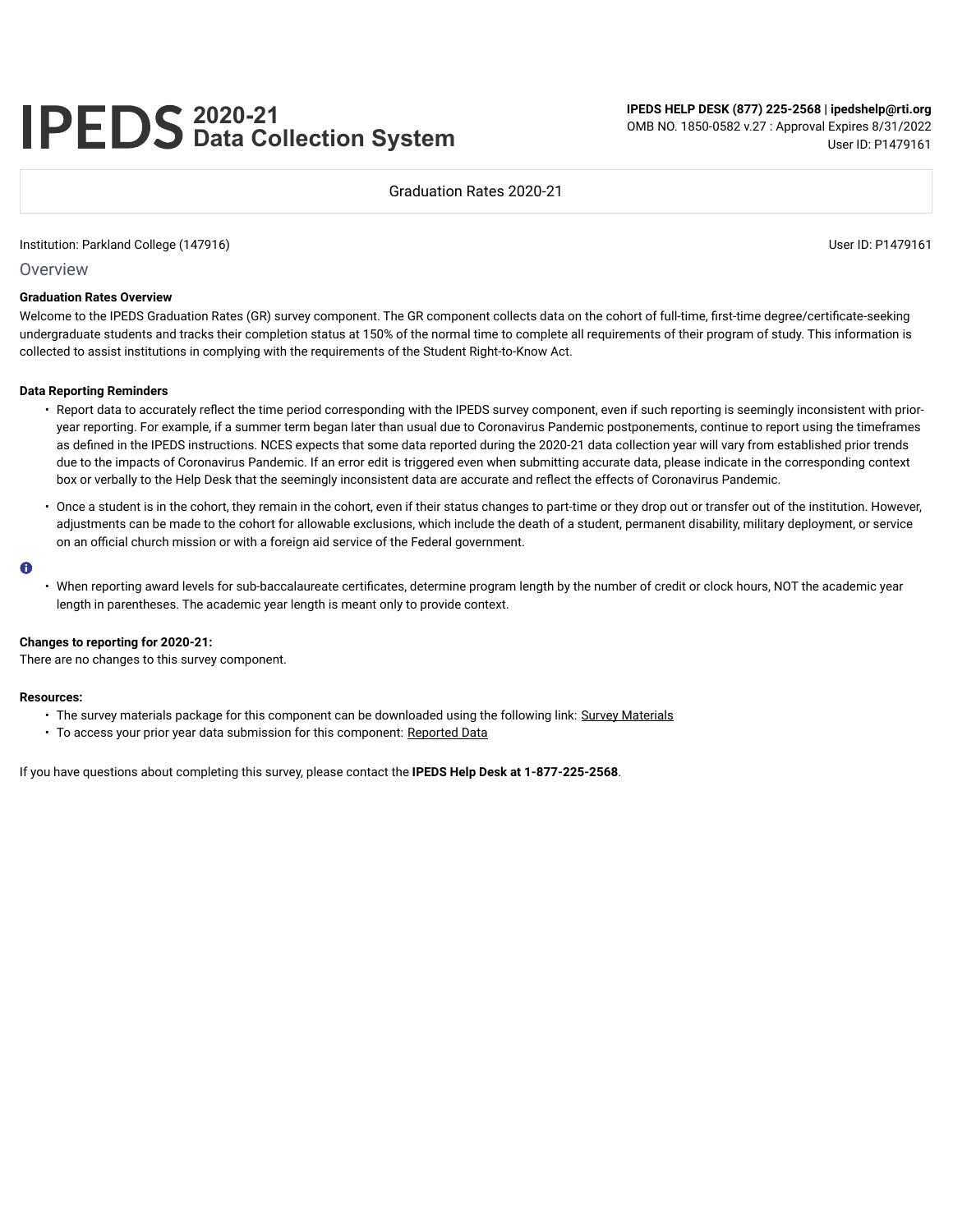## Establishing cohort

## **Establishing cohorts**

Based on your institution's response to the predominant calendar system question (B3) on the Institutional Characteristics Header survey component from the IPEDS Fall 2020 data collection,

| your institution must report graduation rates data using a :                                                                                                            | <b>Fall Cohort</b> |
|-------------------------------------------------------------------------------------------------------------------------------------------------------------------------|--------------------|
| A fall cohort is used by institutions with standard academic terms (semester, trimester, quarter, 4-1-4). A full-year cohort is used by institutions offering primarily |                    |

occupational/vocational programs and operating on a continuous basis.

#### Reporting Reminder:

- Report Hispanic/Latino individuals of any race as Hispanic/Latino
- Report race for non-Hispanic/Latino individuals only

#### **Cohort of full-time, first-time degree/certificate-seeking undergraduate students**

Please review the data in the initial cohort column and re-enter the cohort data making any necessary corrections for omissions, erroneous reporting, or where better information regarding race/ethnicity or gender is available. Institutions must continue to report using the new race/ethnicity categories. For information and assistance with this, please visit the IPEDS Race/Ethnicity Information Center.

#### **Men**

| Screen 1 of 5                             | Cohort year 2017 |                |  |
|-------------------------------------------|------------------|----------------|--|
|                                           | Initial cohort   | Revised cohort |  |
| Nonresident alien                         | 23               | 20             |  |
| Hispanic/Latino                           | 42               | 42             |  |
| American Indian or Alaska Native          | 0                |                |  |
| Asian                                     | 11               | 11             |  |
| <b>Black or African American</b>          | 71               | 71             |  |
| Native Hawaiian or Other Pacific Islander | 0                |                |  |
| White                                     | 272              | 271            |  |
| Two or more races                         | 18               | 18             |  |
| Race and ethnicity unknown                | 32               | 32             |  |
| <b>Total men</b>                          | 469              | 465            |  |

#### **Women**

| Screen 1 of 5                             | Cohort year 2017 |                |  |
|-------------------------------------------|------------------|----------------|--|
|                                           | Initial cohort   | Revised cohort |  |
| Nonresident alien                         | 12               | 12             |  |
| Hispanic/Latino                           | 34               | 33             |  |
| American Indian or Alaska Native          | и                |                |  |
| Asian                                     | 6                | 6              |  |
| <b>Black or African American</b>          | 45               | 44             |  |
| Native Hawaiian or Other Pacific Islander | 0                |                |  |
| White                                     | 141              | 140            |  |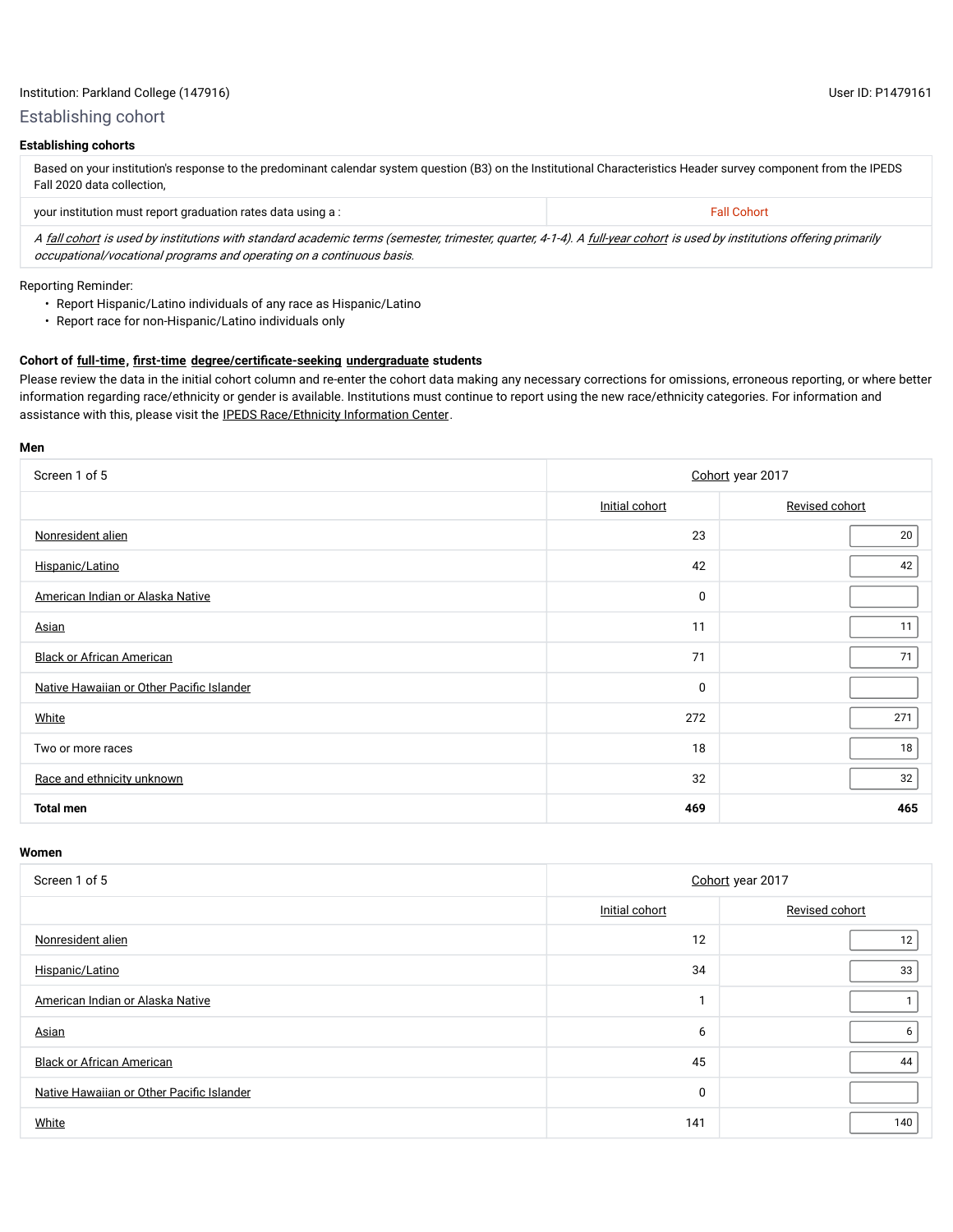| Two or more races          | 10  |     |
|----------------------------|-----|-----|
| Race and ethnicity unknown | 20  | 20  |
| <b>Total women</b>         | 269 | 266 |
|                            |     |     |
| Total men + women          | 738 | 731 |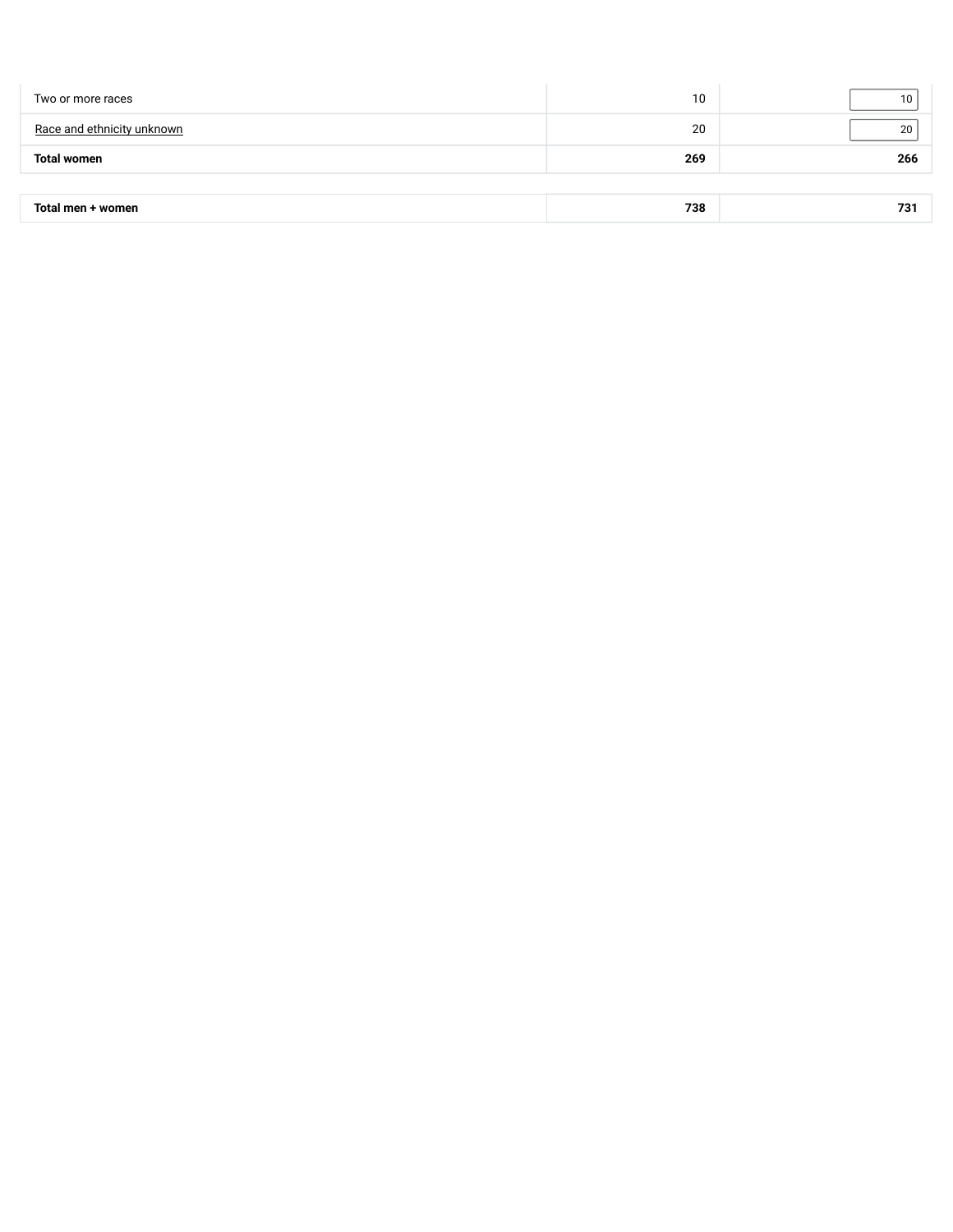## **Cohort of full-time, first-time degree/certificate-seeking undergraduate students**

In the columns below, report the status of the 2017 cohort of full-time, first-time degree/certificate-seeking undergraduate students listed in Column 10. Those who completed their program within 150% of normal time as of August 31, 2020 should be reported in either Column 11 or 12, depending on the length of the program completed.

- Report Hispanic/Latino individuals of any race as Hispanic/Latino
- Report race for non-Hispanic/Latino individuals only

#### **Men**

Screen 2 of 5 Cohort year 2017

|                                              |                | Cohort students who completed their program within<br>150% of normal time to completion | Total                                                                                         |                           |
|----------------------------------------------|----------------|-----------------------------------------------------------------------------------------|-----------------------------------------------------------------------------------------------|---------------------------|
|                                              | Cohort         | <b>O</b> Completers of programs of less than<br>2 academic yrs (or equivalent)          | <b>O</b> Completers of programs of at least 2 but<br>less than 4 academic yrs (or equivalent) | completers<br>within 150% |
|                                              | (Column<br>10) | (Column 11)                                                                             | (Column 12)                                                                                   | (Column 29)               |
| Nonresident alien                            | 20             |                                                                                         | $\overline{2}$                                                                                | 3                         |
| Hispanic/Latino                              | 42             | 4                                                                                       | 6                                                                                             | 10                        |
| American Indian or Alaska<br><b>Native</b>   |                |                                                                                         |                                                                                               | 0                         |
| <b>Asian</b>                                 | 11             |                                                                                         | 4                                                                                             | 4                         |
| <b>Black or African American</b>             | 71             |                                                                                         |                                                                                               | 8                         |
| Native Hawaiian or Other<br>Pacific Islander |                |                                                                                         |                                                                                               | 0                         |
| White                                        | 271            | 22                                                                                      | 84                                                                                            | 106                       |
| Two or more races                            | 18             | $\overline{2}$                                                                          |                                                                                               | $\mathbf{2}$              |
| Race and ethnicity unknown                   | 32             | $\overline{2}$                                                                          | 5                                                                                             | 7                         |
| <b>Total men</b>                             | 465            | 32                                                                                      | 108                                                                                           | 140                       |

#### **Women**

Screen 2 of 5 Cohort year 2017

|                                     | Cohort         | Cohort students who completed their program within<br>150% of normal time to completion | Total                                                                                         |                           |
|-------------------------------------|----------------|-----------------------------------------------------------------------------------------|-----------------------------------------------------------------------------------------------|---------------------------|
|                                     |                | <b>O</b> Completers of programs of less than<br>2 academic yrs (or equivalent)          | <b>O</b> Completers of programs of at least 2 but<br>less than 4 academic yrs (or equivalent) | completers<br>within 150% |
|                                     | (Column<br>10) | (Column 11)                                                                             | (Column 12)                                                                                   | (Column 29)               |
| Nonresident alien                   | 12             |                                                                                         |                                                                                               | 4                         |
| Hispanic/Latino                     | 33             |                                                                                         |                                                                                               | 9                         |
| American Indian or Alaska<br>Native |                |                                                                                         |                                                                                               | 0                         |
| Asian                               | 6              |                                                                                         | 2                                                                                             | 2                         |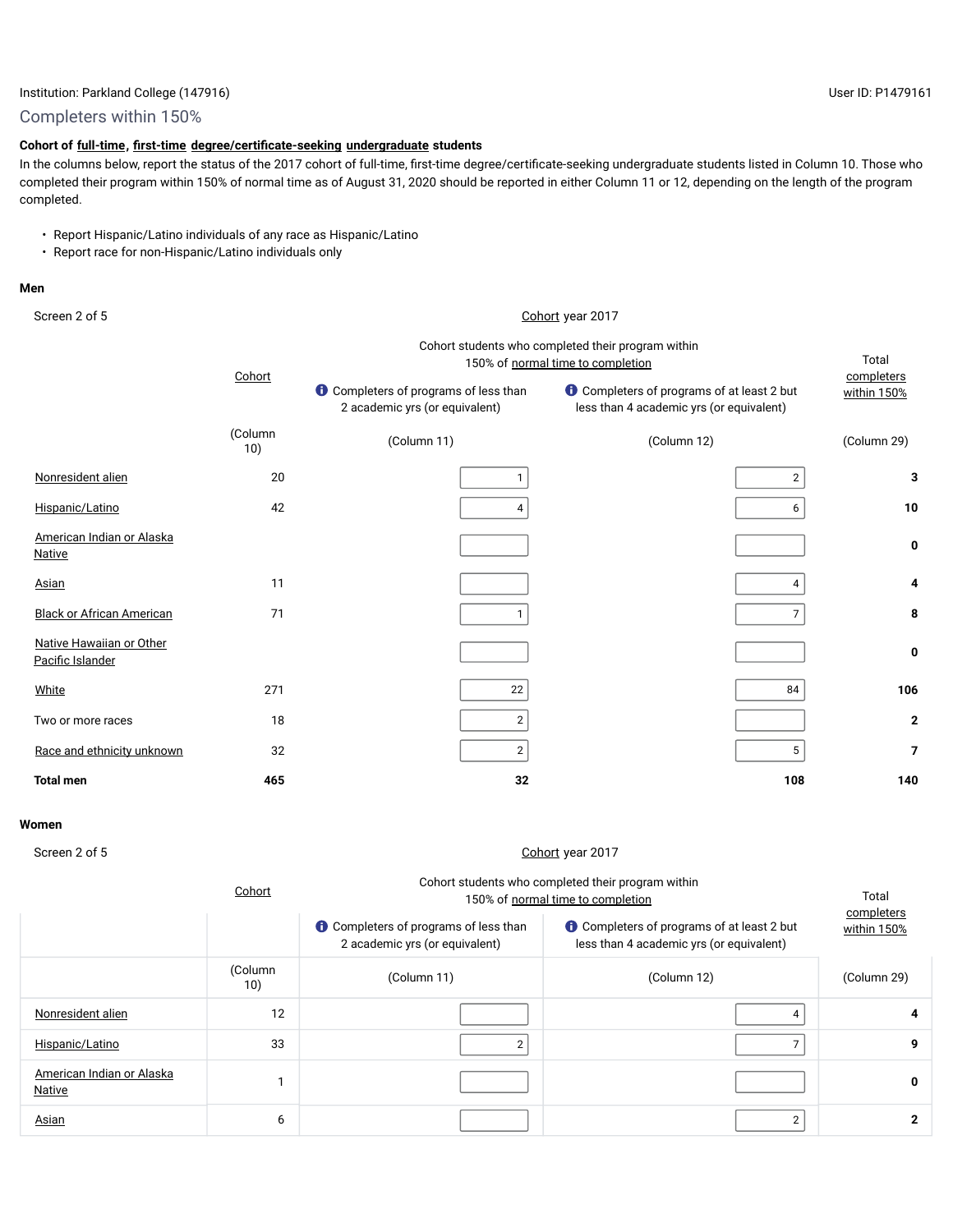| <b>Black or African American</b>             | 44  | $\sim$ | 3   | 5              |  |
|----------------------------------------------|-----|--------|-----|----------------|--|
| Native Hawaiian or Other<br>Pacific Islander |     |        |     | 0              |  |
| White                                        | 140 | 4      | 55  | 59             |  |
| Two or more races                            | 10  |        |     | $\overline{2}$ |  |
| Race and ethnicity unknown                   | 20  |        | 8   | 9              |  |
| <b>Total women</b>                           | 266 | 10     | 80  | 90             |  |
|                                              |     |        |     |                |  |
| Total men + women                            | 731 | 42     | 188 | 230            |  |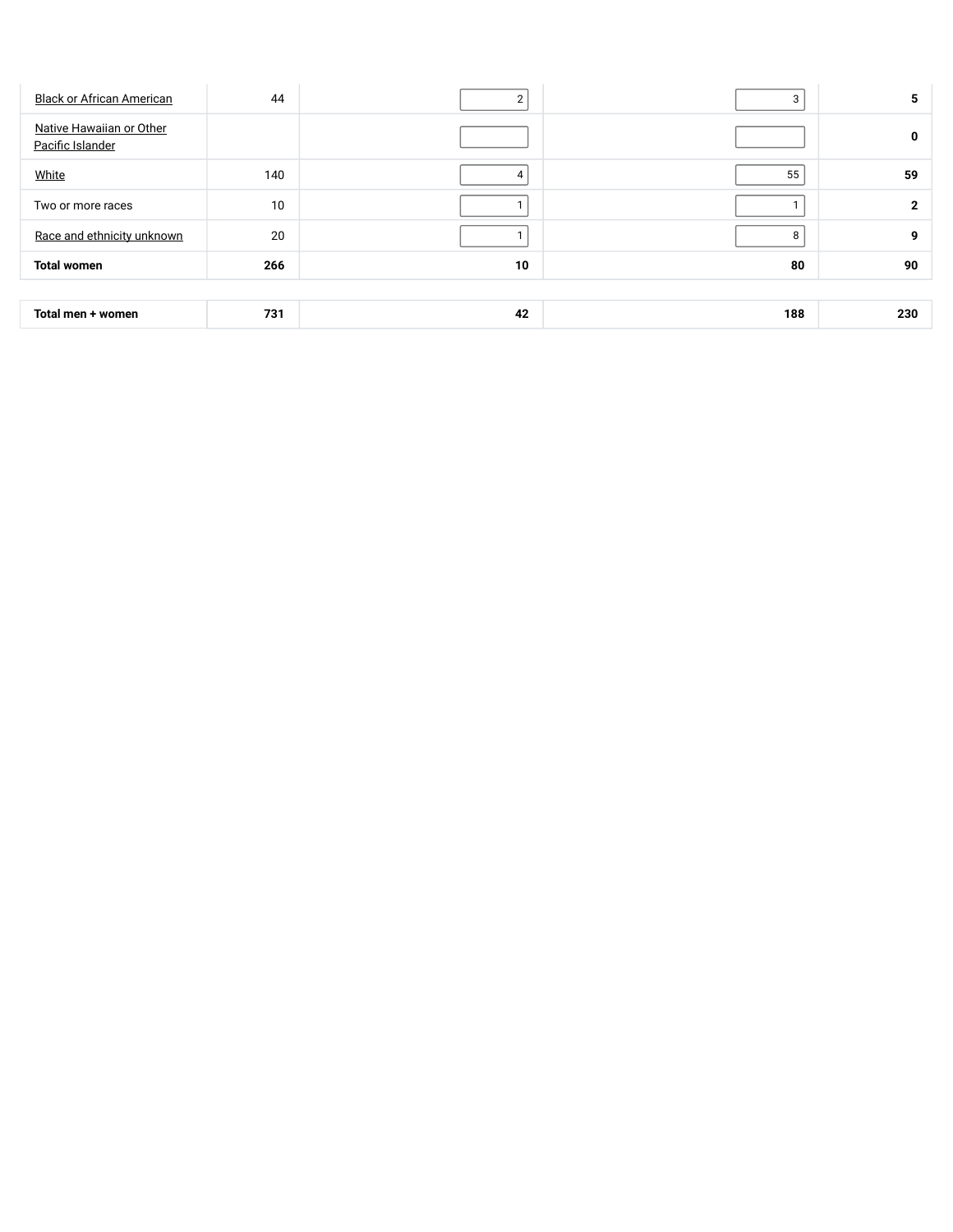## Transfers/exclusions

- In the columns below, report the status of those students in the 2017 cohort of full-time, first-time degree/certificate-seeking undergraduate students listed in Column 10 who did not complete a program as of August 31, 2020.
- Report transfers-out who did not complete a program in Column 30. If the mission of your institution includes providing substantial preparation for students to enroll in another eligible institution WITHOUT having completed a program, you must report transfer-out data in Column 30. A school is required to report only on those students that the school knows have transferred to another eligible institution. A school must document that the student actually transferred. If it is not part of your mission, you may report transfer-out data if you wish.
- Report eligible exclusions from the cohort in Column 45. The ONLY allowable categories for this column are: students who died or became permanently disabled students who left school to serve in the armed forces (or have been called up to active duty) students who left school to serve with a foreign aid service of the Federal Government students who left school to serve on an official church mission
- Column 52 [No longer enrolled] will be calculated for you. This includes students who have dropped out as well as those who completed in greater than 150% of normal time.
- If you do not have any values to report in either Column 30, 45, or 51, you must enter at least one zero in a field on this screen to continue.

## **Cohort of full-time, first-time degree/certificate-seeking undergraduate students**

- Report Hispanic/Latino individuals of any race as Hispanic/Latino
- Report race for non-Hispanic/Latino individuals only

#### **Men**

|                                                     | Cohort         | Total<br>completers<br>within 150% | Total transfer-out<br>students | Total<br>exclusions | Still enrolled | No longer<br>enrolled |
|-----------------------------------------------------|----------------|------------------------------------|--------------------------------|---------------------|----------------|-----------------------|
|                                                     | (Column<br>10) | (Column 29)                        | (Column 30)                    | (Column 45)         | (Column 51)    | (Column 52)           |
| Nonresident alien                                   | 20             | 3                                  | $\overline{2}$                 |                     |                | 15                    |
| Hispanic/Latino                                     | 42             | 10                                 | 8                              |                     |                | 23                    |
| American Indian or Alaska Native                    |                | 0                                  |                                |                     |                | 0                     |
| Asian                                               | 11             | 4                                  | 3                              |                     |                | 3                     |
| <b>Black or African American</b>                    | 71             | 8                                  | 14                             |                     |                | 42                    |
| Native Hawaiian or Other Pacific<br><b>Islander</b> |                | 0                                  |                                |                     |                | 0                     |
| White                                               | 271            | 106                                | 57                             |                     | 16             | 92                    |
| Two or more races                                   | 18             | $\overline{2}$                     | 3                              |                     | 3              | 10                    |
| Race and ethnicity unknown                          | 32             | 7                                  | $\overline{7}$                 |                     | $\overline{2}$ | 16                    |
| <b>Total men</b>                                    | 465            | 140                                | 94                             | 0                   | 30             | 201                   |

#### **Women**

#### Screen 3 of 5 Cohort year 2017

|                   | Cohort         | Total<br>completers<br><u>within 150%</u> | Total transfer-out<br>students | Total<br>exclusions | Still enrolled | No longer<br>enrolled |
|-------------------|----------------|-------------------------------------------|--------------------------------|---------------------|----------------|-----------------------|
|                   | (Column<br>10) | (Column 29)                               | (Column 30)                    | (Column 45)         | (Column 51)    | (Column 52)           |
| Nonresident alien | 12             | 4                                         | 3                              |                     |                |                       |

## Screen 3 of 5 Cohort year 2017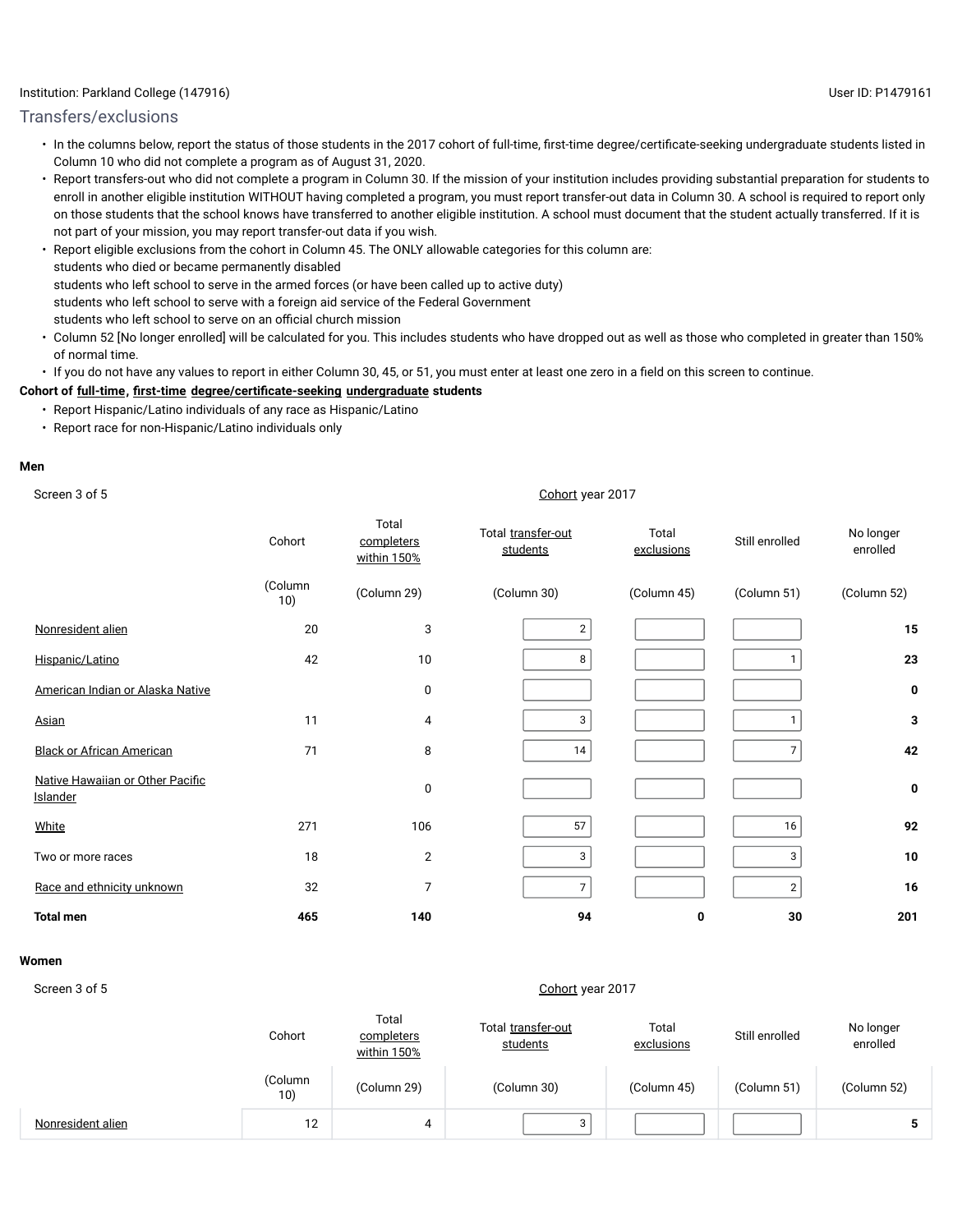| Hispanic/Latino                              | 33           | 9              | 6              |   | 4  | 14           |
|----------------------------------------------|--------------|----------------|----------------|---|----|--------------|
| American Indian or Alaska Native             | $\mathbf{1}$ | 0              |                |   |    | $\mathbf 0$  |
| Asian                                        | 6            | $\overline{2}$ | $\overline{2}$ |   |    | $\mathbf{1}$ |
| <b>Black or African American</b>             | 44           | 5              | 8              |   | 4  | 27           |
| Native Hawaiian or Other Pacific<br>Islander |              | $\mathbf 0$    |                |   |    | $\mathbf 0$  |
| White                                        | 140          | 59             | 36             |   | 9  | 36           |
| Two or more races                            | 10           | $\overline{2}$ | $\overline{2}$ |   |    | 5            |
| Race and ethnicity unknown                   | 20           | 9              | 4              |   |    | 6            |
| <b>Total women</b>                           | 266          | 90             | 61             | 0 | 21 | 94           |
|                                              |              |                |                |   |    |              |
| Total men + women                            | 731          | 230            | 155            | 0 | 51 | 295          |
| Total in prior year (men and women)          | 662          |                | 150            |   |    |              |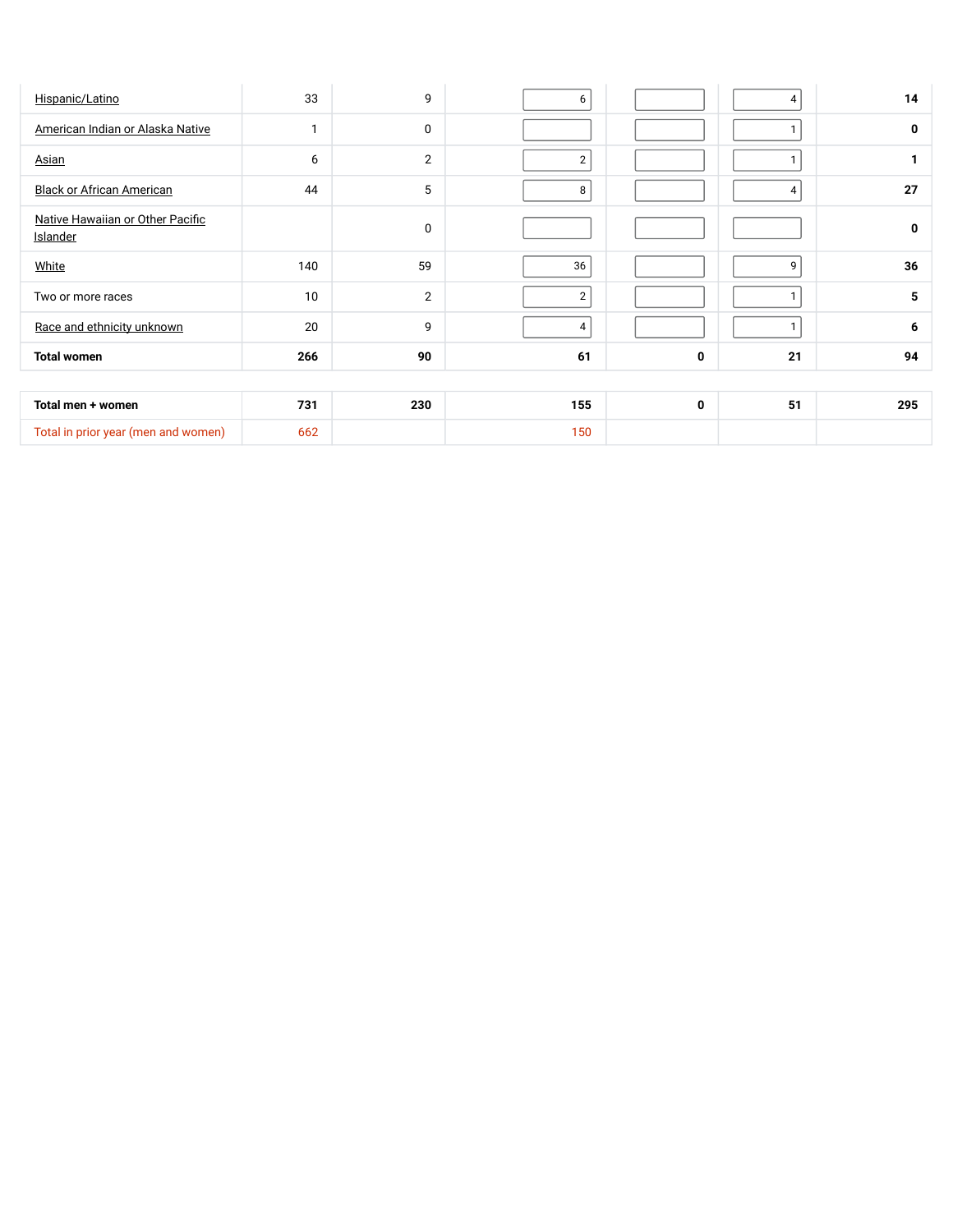## Completers within 100%

- In the columns below, report the status of those students in the 2017 cohort of full-time, first-time degree/certificate-seeking undergraduate students who completed their program within 100% of normal time to completion.
- Those who completed their program within 100% of normal time should be reported in either Column 55 or 56, depending on the length of the program completed.

## **Cohort of full-time, first-time degree/certificate-seeking undergraduate students**

| Screen 4 of<br>э     | Cohort year 2017 |                                                                                |                                                                                         |                         |             |  |  |  |
|----------------------|------------------|--------------------------------------------------------------------------------|-----------------------------------------------------------------------------------------|-------------------------|-------------|--|--|--|
|                      |                  |                                                                                | Cohort students who completed their program within<br>100% of normal time to completion | Total completers within |             |  |  |  |
| Revised<br>cohort    | Exclusions       | <b>C</b> Completers of programs of less<br>than 2 academic yrs (or equivalent) | Completers of programs of at least 2<br>but less than 4 academic yrs (or<br>equivalent) | 100% (Column 55 + 56)   |             |  |  |  |
|                      |                  |                                                                                | (Column 55)<br>(Column 56)                                                              |                         | (Column 57) |  |  |  |
| Total men +<br>women | 731              | 0                                                                              | 27                                                                                      | 90                      | 117         |  |  |  |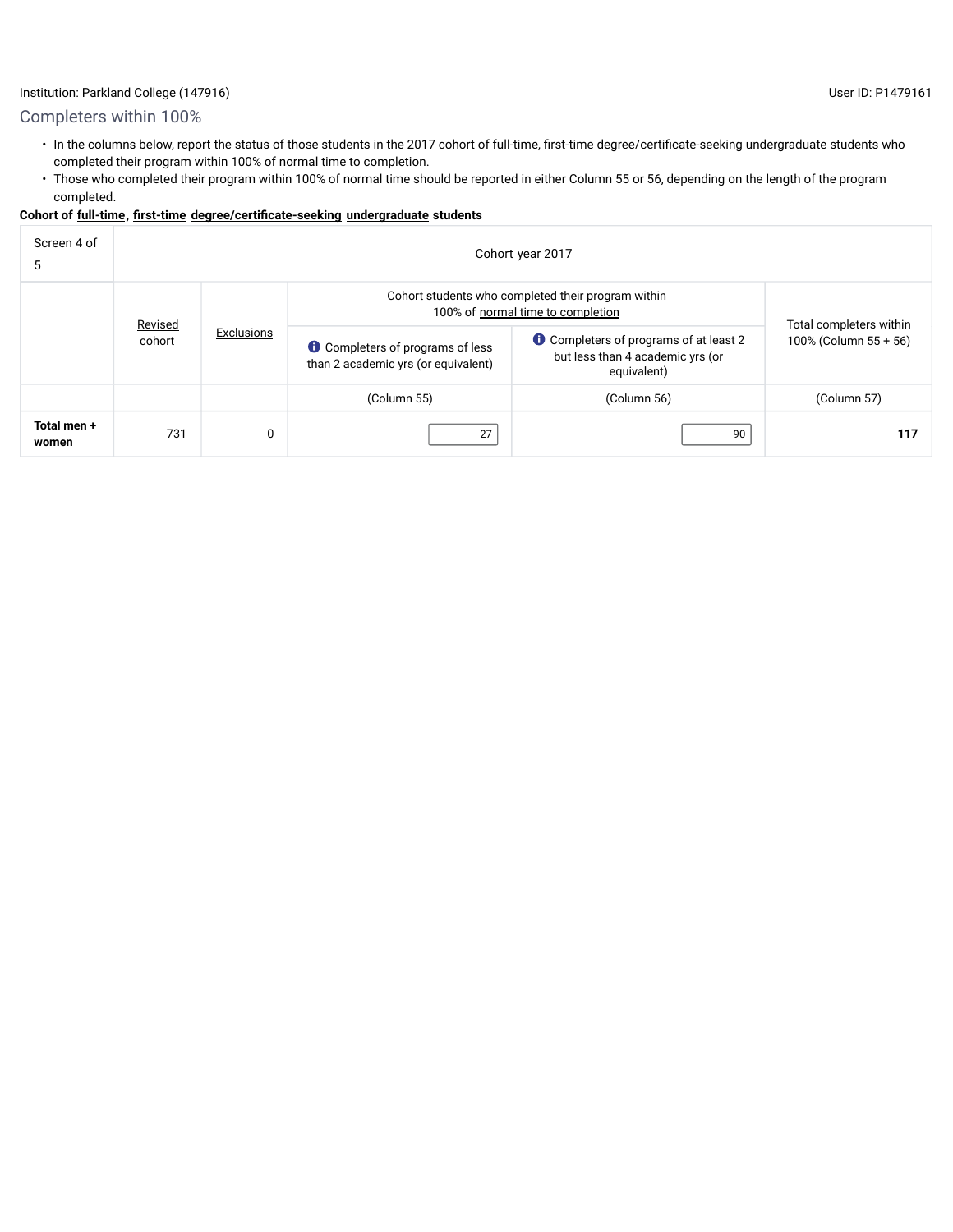# Pell recipients and recipients of a subsidized Direct Loan who did not receive a Pell Grant

## **For each subcohort, report the number of students in the cohort, total exclusions for the cohort, and the number of students that completed a certificate or degree within 150% of normal time to completion.**

- Recipients of a Pell Grant and Recipients of a Direct Subsidized Loan that did not receive a Pell Grant are **mutually exclusive**, that is, if a student is in one cohort, they cannot be in the other cohort.
	- The total of these 2 subcohorts must be less than the full-time, first-time, degree/certificate-seeking cohort

#### **Cohort of full-time, first-time degree/certificate-seeking undergraduate students**

| Screen 5 of 5                                                                                      |                                 | Cohort year 2017 |                                                                                     |
|----------------------------------------------------------------------------------------------------|---------------------------------|------------------|-------------------------------------------------------------------------------------|
|                                                                                                    | Number of students in<br>cohort | Total exclusions | Number of students that<br>completed within 150% of<br>normal time to<br>completion |
|                                                                                                    | (Column 10)                     | (Column 45)      | (Column 29)                                                                         |
| Full-time, first-time, degree/certificate-seeking cohort                                           | 731                             | $\Omega$         | 230                                                                                 |
| Recipients of a Pell Grant (within entering year)                                                  | 333                             |                  | 85                                                                                  |
| Recipients of a Direct Subsidized Loan (Within entering year) that did not<br>receive a Pell Grant | 0                               |                  | 0                                                                                   |
| Did not receive either a Pell Grant or Direct Subsidized Loan (within entering<br>year)            | 398                             | 0                | 145                                                                                 |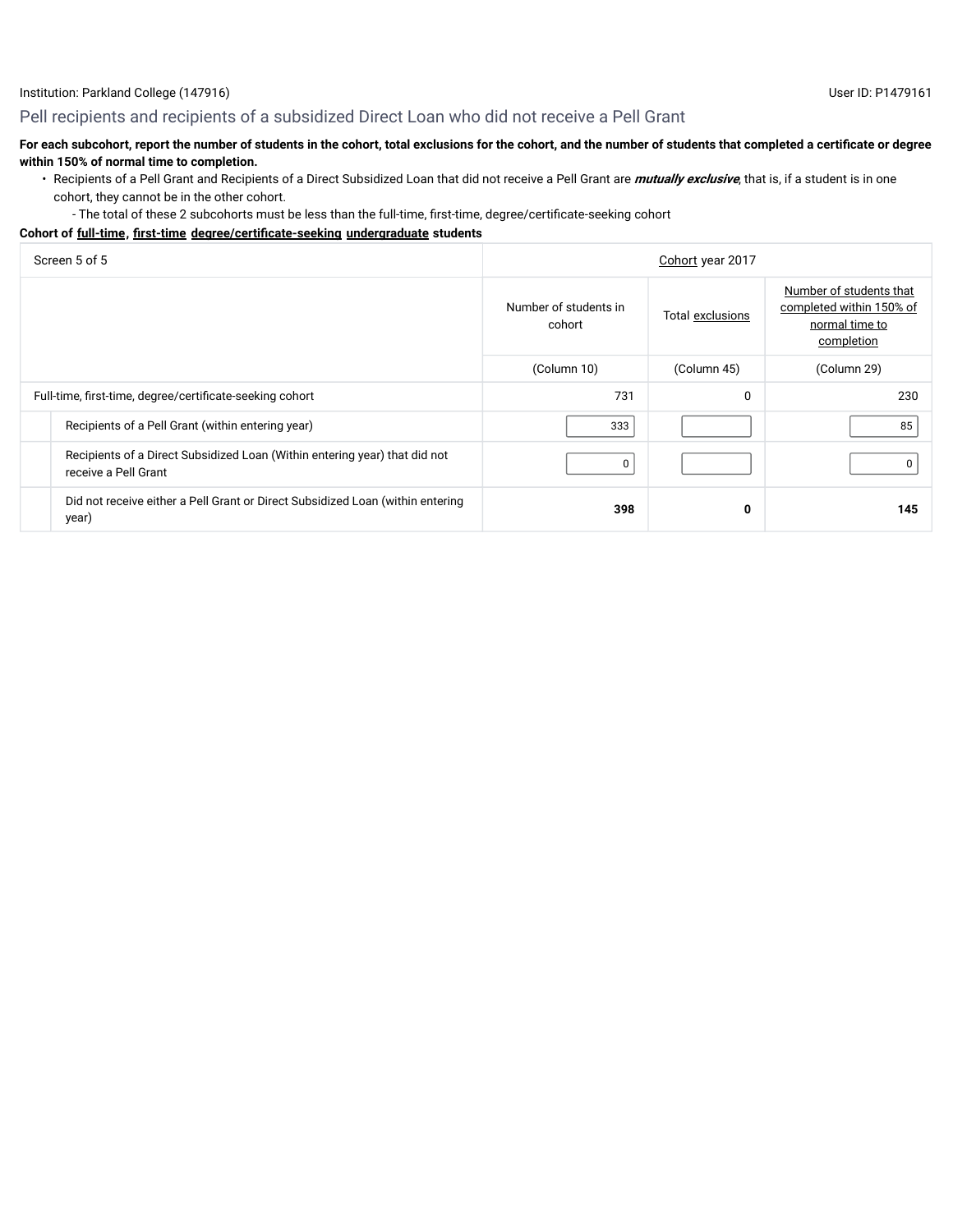## Graduation and transfer-out rates

## **Calculation of graduation and transfer-out rates**

| Screen 1 of 2                                          | Cohort year 2017       |                   |  |  |
|--------------------------------------------------------|------------------------|-------------------|--|--|
|                                                        | <b>Graduation rate</b> | Transfer-out rate |  |  |
| Overall Rates (will be displayed on College Navigator) | 31                     | 21                |  |  |
| Men                                                    | 30                     | 20                |  |  |
| Women                                                  | 34                     | 23                |  |  |

## **Do you wish to provide additional context notes?**

 $\bigcirc$ No Yes You may use the box below to provide additional context for the data you have reported above. Context notes will be posted on the College Navigator website. Therefore, you should write all context notes using proper grammar (e.g., complete sentences with punctuation) and common language that can be easily understood by students and parents (e.g., spell out acronyms).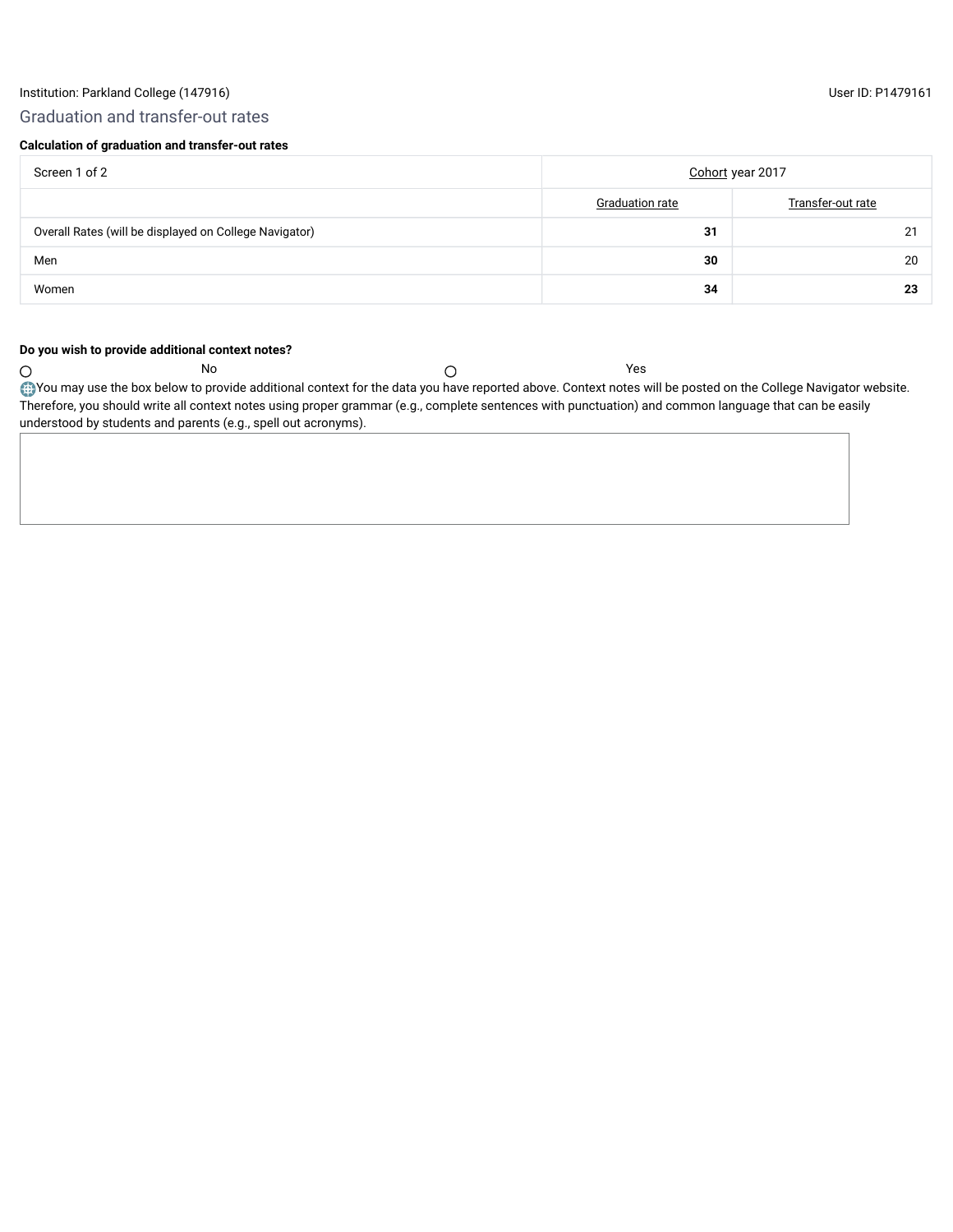## Institution: Parkland College (147916) and the USE of the USE of the USE of the USE of the USE of the USE of the USE of the USE of the USE of the USE of the USE of the USE of the USE of the USE of the USE of the USE of the

# 4-year average rates

## **4-year average rates**

Screen 2 of 2

#### **Men**

|                              | 2014 | 2015 | 2016 | 2017 | 4-year Total |
|------------------------------|------|------|------|------|--------------|
| Adjusted cohort              | 530  | 474  | 404  | 465  | 1,873        |
| Total completers within 150% | 137  | 125  | 98   | 140  | 500          |
| Total transfer-out students  | 128  | 133  | 84   | 94   | 439          |

#### **Women**

|                              | 2014 | 2015 | 2016 | 2017 | 4-year Total |
|------------------------------|------|------|------|------|--------------|
| Adjusted cohort              | 318  | 284  | 258  | 266  | 1,126        |
| Total completers within 150% | 106  | 84   | 74   | 90   | 354          |
| Total transfer-out students  | 91   | 74   | 66   | 61   | 292          |

#### **Total (men and women)**

|                                                                                | 2014 | 2015 | 2016 | 2017 | 4-year Total |
|--------------------------------------------------------------------------------|------|------|------|------|--------------|
| Adjusted cohort                                                                | 848  | 758  | 662  | 731  | 2,999        |
| Total completers within 150%                                                   | 243  | 209  | 172  | 230  | 854          |
| Total transfer-out students                                                    | 219  | 207  | 150  | 155  | 731          |
|                                                                                |      |      |      |      |              |
| 4-year average Student Right-to-Know Completion or Graduation Rate Calculation |      |      |      | 28   |              |

(Total Completers within 150% / Adjusted Cohort)

4-year average Student Right-to-Know Transfer-out Rate Calculation **24**

(Total Transfer-out Students / Adjusted Cohort)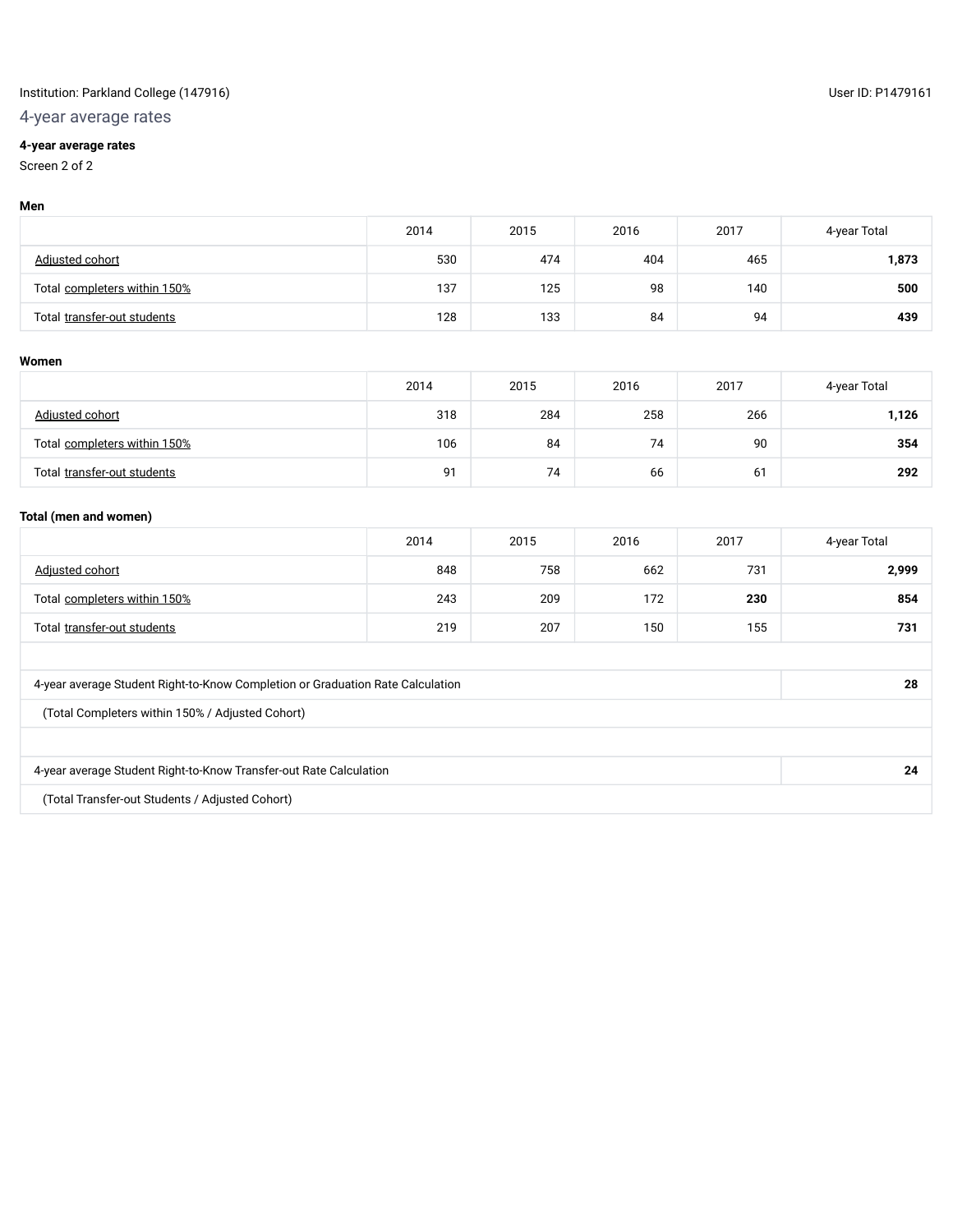#### Prepared by

#### **Prepared by**

Reporting Reminders:

- The name of the preparer is being collected so that we can follow up with the appropriate person in the event that there are questions concerning the data.
- The Keyholder will be copied on all email correspondence to other preparers.
- The time it took to prepare this component is being collected so that we can continue to improve our estimate of the reporting burden associated with IPEDS. • Please include in your estimate the time it took for you to review instructions, query and search data sources, complete and review the component, and submit the data through the Data Collection System.
- Thank you for your assistance.

| This survey component was prepared by: |        |                        |   |                          |  |                   |
|----------------------------------------|--------|------------------------|---|--------------------------|--|-------------------|
| $\circledcirc$                         |        | Keyholder              | ╰ | <b>SFA Contact</b>       |  | <b>HR Contact</b> |
| О                                      |        | <b>Finance Contact</b> | Ć | Academic Library Contact |  | Other             |
|                                        | Name:  | Alison Groot           |   |                          |  |                   |
|                                        | Email: | agroot@parkland.edu    |   |                          |  |                   |
|                                        |        |                        |   |                          |  |                   |

How many staff from your institution only were involved in the data collection and reporting process of this survey component?

1.00 Number of Staff (including yourself)

How many hours did you and others from your institution only spend on each of the steps below when responding to this survey component? Exclude the hours spent collecting data for state and other reporting purposes.

| Staff member  | <b>Collecting Data Needed</b> | Revising Data to Match<br><b>Entering Data</b><br><b>IPEDS Requirements</b> |       | Revising and Locking Data |  |
|---------------|-------------------------------|-----------------------------------------------------------------------------|-------|---------------------------|--|
| Your office   | hours                         | hours                                                                       | hours | 3.00<br>hours             |  |
| Other offices | hours                         | hours                                                                       | hours | hours                     |  |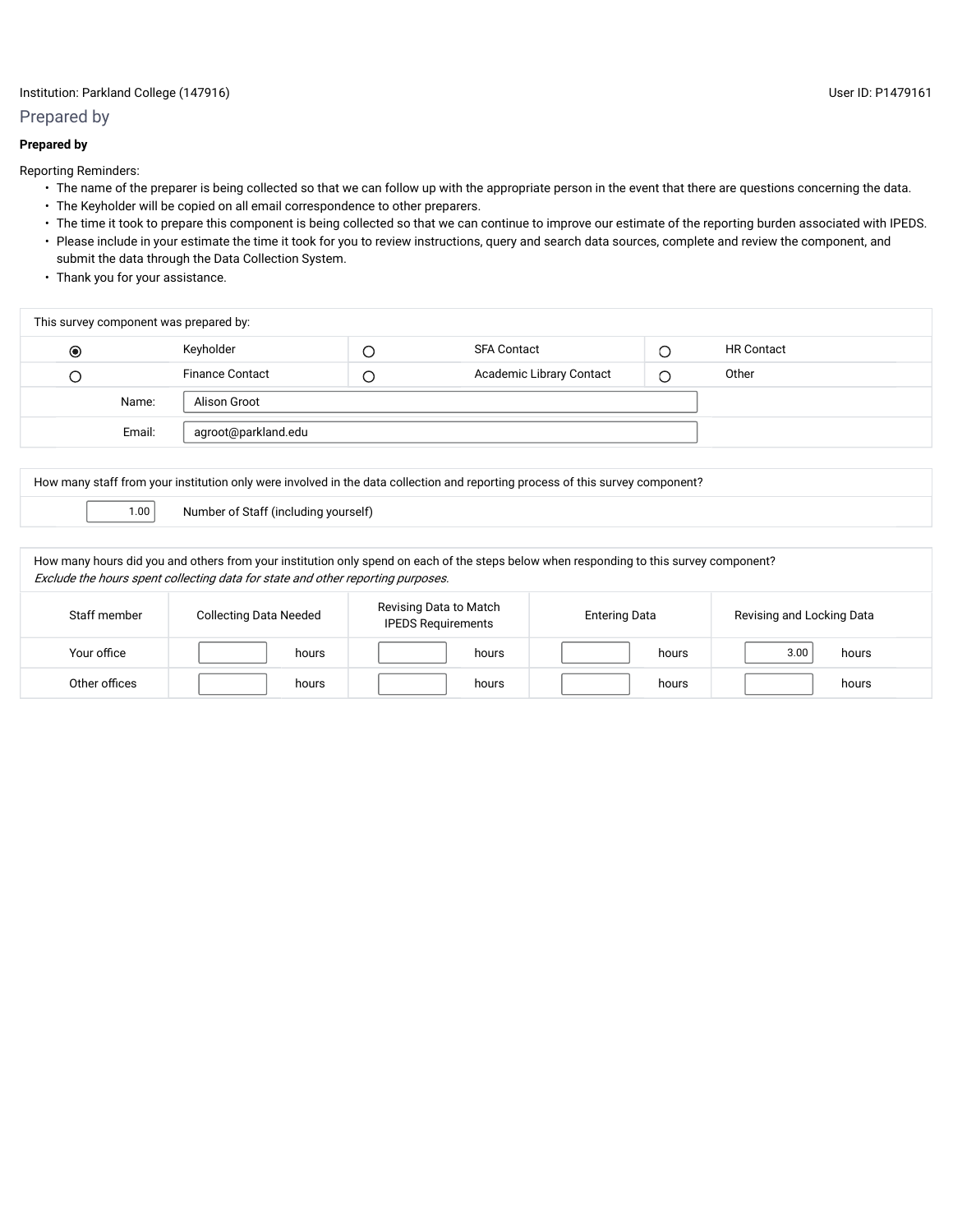## Summary

#### **2020 IPEDS Graduation Rate Component Data Summary**

IPEDS collects important information regarding your institution. All data reported in IPEDS survey components become available in the IPEDS Data Center and appear as aggregated data in various Department of Education reports. Additionally, some of the reported data appears specifically for your institution through the College Navigator website and is included in your institution's Data Feedback Report (DFR). The purpose of this summary is to provide you an opportunity to view some of the data that, when accepted through the IPEDS quality control process, will appear on the College Navigator website and/or your DFR. College Navigator is updated approximately three months after the data collection period closes and Data Feedback Reports will be available through the Data Center and sent to your institution's CEO in November 2020.

Please review your data for accuracy. If you have questions about the data displayed below after reviewing the data reported on the survey screens, please contact the IPEDS Help Desk at: 1-877-225-2568 or ipedshelp@rti.org.

| <b>Overall Graduation Rate</b>                           |     |  |  |  |
|----------------------------------------------------------|-----|--|--|--|
| <b>Graduation Rate</b>                                   | 31% |  |  |  |
| Total number of students in the Adjusted Cohort          | 731 |  |  |  |
| Total number of completers within 150% of normal time    | 230 |  |  |  |
|                                                          |     |  |  |  |
| <b>Overall Transfer-out Rate</b>                         |     |  |  |  |
| <b>Transfer-out Rate</b>                                 | 21% |  |  |  |
| Total number of students in the Adjusted Cohort          | 731 |  |  |  |
| Total number of transfers-out within 150% of normal time | 155 |  |  |  |